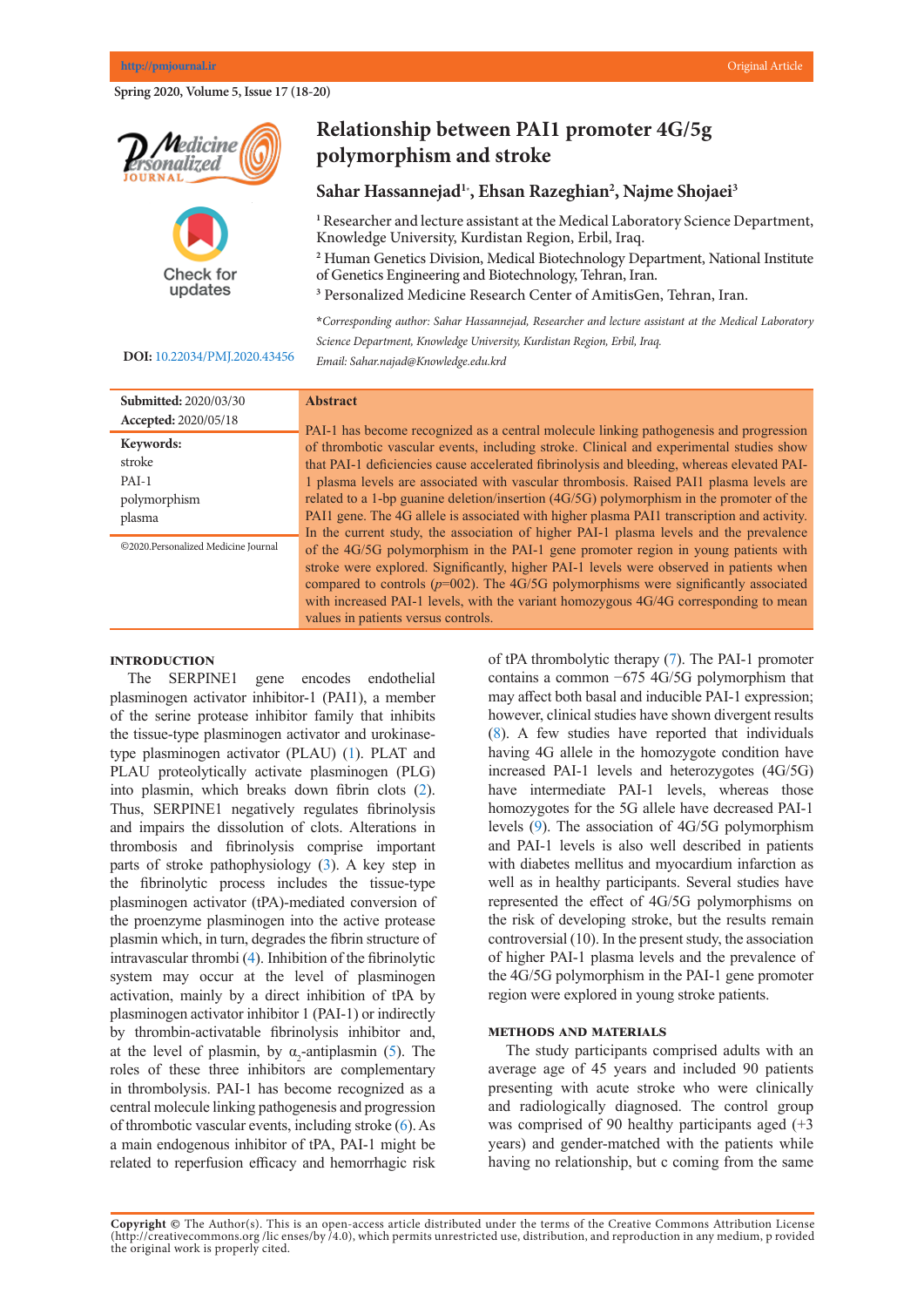demographic area. Samples were obtained from each participant after at least 12 hours of fasting. Plasma was separated as soon as possible by centrifugation for 15 minutes at 3500 g and stored at 80 °C for the pending analyses. Genomic DNA was extracted from peripheral blood leukocytes using salting-out methods. Plasma PAI-1 levels were evaluated for patients (post-acute phase) as well as controls. The minimum detectable dose of PAI-1 is typically <200 pg/mL. The genotyping for 4G/5G polymorphism was performed RFLP-PCR: The primers used in PCR were: forward 5′-CAC AGA GAG AGT CTG GCC ACGT-3′ and reverse 5′-CCA ACA GAG GAC TCTTGG TCT-39CCACG-3′. Because (-675) 4G/5G polymorphism is based on the insertiondeletion of a G allele in the PAI-1 promoter, the product of the PCR was 98 bp for the 4G allele and 99 bp for the 5G allele. FastDigest Bs lI (Fermentas ®, Thermo Scientific, Waltham, MA, USA) was used to digest the amplification product. Afterwards, digested fragments were analyzed by electrophoresis on 4% polyacrylamide gel. The PAI-1 (-675) 5G

allele showed a 77-bp fragment, and the PAI-1 (-675) 4G allele showed a 98-bp fragment.

#### **Results**

Significantly, higher PAI-1 levels were observed in patients when compared to controls  $(p=002)$ . A significantly higher number of patients had high PAI-1 levels than controls; the risk for stroke was increased to almost 6-fold. Genotyping for 5G/4G polymorphism showed prevalence rates of 37 (41%) and 25 (27%) for the 4G/4Ggenotype in the patient and control populations, respectively, which are significantly different (*p*=0.021). The allelic frequency of the 4G allele was 119 and 96 in the patient and control populations, respectively, which is a significant difference  $(p=0.018)$ . These results show that 4G allele has a highly significant association with patients with stroke. The 4G/5G polymorphisms were significantly associated with increased PAI-1 levels with the variant homozygous 4G/4G corresponding to mean values in patients versus controls ([Table 1](#page-1-0)).

<span id="page-1-0"></span>

| Table 1. Genotype and Allele Frequency |          |                |                     |  |
|----------------------------------------|----------|----------------|---------------------|--|
| <b>4G/5G Genotype frequency</b>        | Case     | <b>Control</b> | <b>Significance</b> |  |
| 5G/5G                                  | 8(9%)    | 19(21%)        | 0.084               |  |
| 4G/4G                                  | 37(41%)  | 25(27%)        | 0.021               |  |
| 4G/5G                                  | 45 (50%) | 46 $(52%)$     | 0.147               |  |
| <b>4G/4G Allele frequency</b>          |          |                |                     |  |
| 5G                                     | 61       | 84             | 0.074               |  |
| 4G                                     | 119      | 96             | 0.018               |  |

## **Discussion**

PAI-1 has become recognized as a central molecule linking the pathogenesis and progression of thrombotic vascular events, including stroke. Clinical and experimental studies have shown that PAI-1 deficiencies cause accelerated fibrinolysis and bleeding, whereas elevated PAI-1 plasma levels are associated with vascular thrombosis [\(11](#page-2-0)). Dawson et al. (1993) and Eriksson et al. (1995) demonstrated that raised PAI1 plasma levels are related to a 1-bp guanine deletion/insertion (4G/5G) polymorphism in the promoter of the PAI1 gene. The 4G allele is associated with higher plasma PAI1 transcription and activity ([12](#page-2-0)). Although both alleles bind a transcriptional activator, the 5G allele also binds a repressor protein to an overlapping binding site [\(13](#page-2-0)). In the absence of a bound repressor, the 4G allele is associated with an increased basal level of PAI1 transcription. Eriksson et al. found that the prevalence of the 4G allele was significantly higher in patients with myocardial infarction before the age of 45 (allele frequency of 0.63) than in populationbased controls [\(14](#page-2-0)). An in vitro study by Festa et al. found that the 4G allele expresses almost 6 times more messenger RNA than the 5G allele.

Margaglione et al. investigated the relationship between the PAI1 4G/5G polymorphism in 1,179 healthy employees and the occurrence of coronary artery disease in their first-degree relatives ([15\)](#page-2-0). The group with a first-degree relative who had suffered from a coronary ischemic episode had a higher number of homozygotes for the 4G allele compared with subjects without such a family history (odds ratio = 1.62) ([16](#page-2-0)). The frequency of the 4G allele was abnormally high in individuals with a family history who also had higher body mass indexes and total cholesterol levels [\(17](#page-2-0)). A recent meta-analysis suggested that the highly expressed PAI-1 4G allele may have a protective effect in ischemic stroke, whereas the same allele may be associated with an increased risk of myocardial infarction ([18](#page-2-0)). While lending further support for a neuroprotective role of PAI-1 in the central nervous system, these findings clearly point to a more complex role for tPA and PAI-1 in stroke pathophysiology compared with other thrombotic diseases, thus making the design of PAI-1-targeted treatments more challenging [\(19-20\)](#page-2-0). The current study also found a significant association between 4G alleles and plasma PAI1 levels and the risk of heart attack. To overcome the limitations of

#### 19